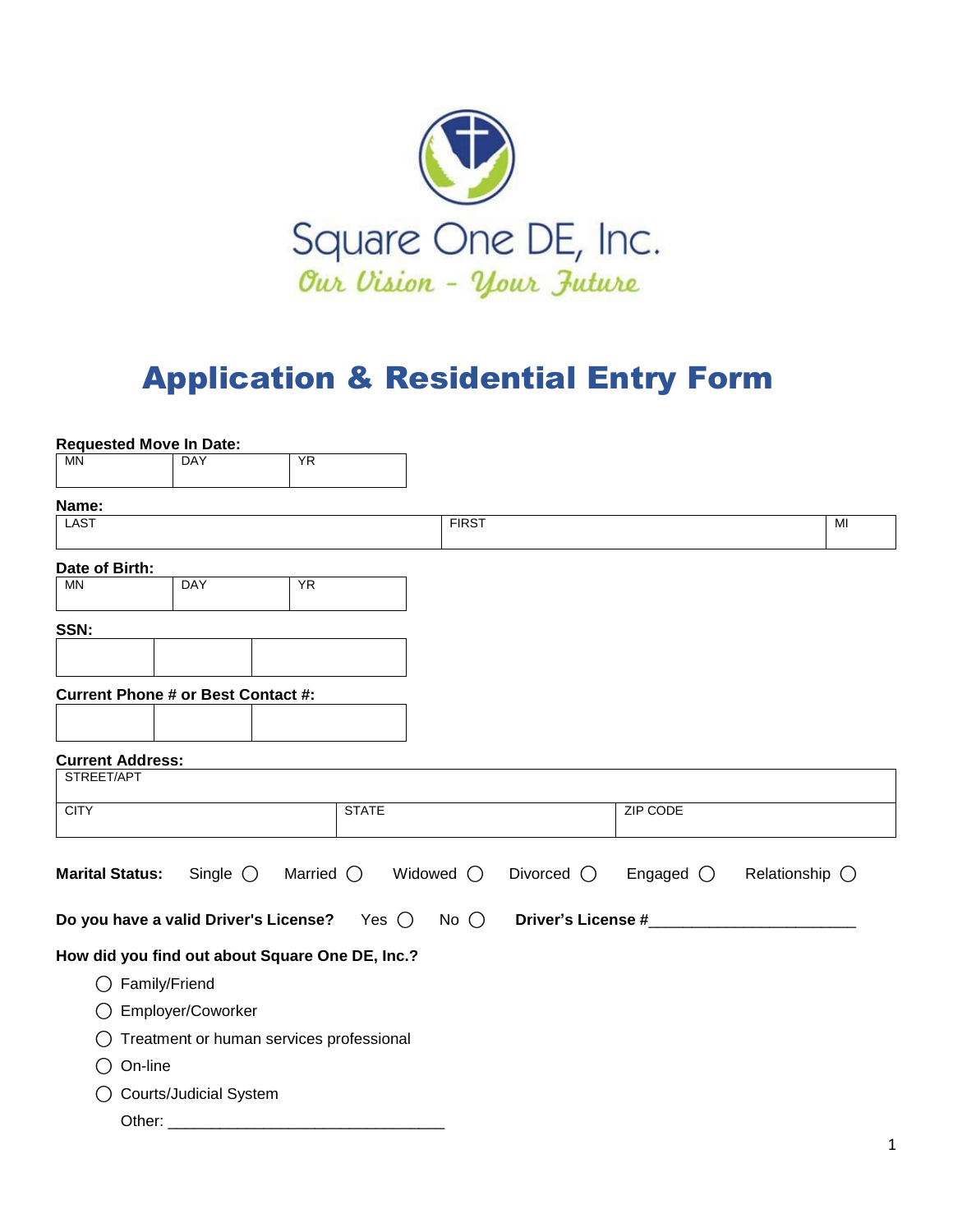| Are you an Alcoholic? | Yes $\bigcap$                                  | No $\bigcirc$                                           | <b>Type of Alcohol usage:</b>                                     | Daily $\bigcap$ | Binge $\bigcirc$ | Social $\bigcirc$                |
|-----------------------|------------------------------------------------|---------------------------------------------------------|-------------------------------------------------------------------|-----------------|------------------|----------------------------------|
|                       | How long have you been alcohol free?           |                                                         |                                                                   |                 |                  |                                  |
|                       | Less than a month.                             | How many days?                                          |                                                                   |                 |                  |                                  |
|                       | One to three months.                           |                                                         |                                                                   |                 |                  |                                  |
|                       | Four to six months.                            |                                                         |                                                                   |                 |                  |                                  |
|                       | Seven months to a year.                        |                                                         |                                                                   |                 |                  |                                  |
|                       | More than a year.                              |                                                         |                                                                   |                 |                  |                                  |
| Date of last drink:   |                                                |                                                         |                                                                   |                 |                  |                                  |
| <b>MN</b>             | <b>DAY</b>                                     | <b>YR</b>                                               |                                                                   |                 |                  |                                  |
|                       |                                                |                                                         |                                                                   |                 |                  |                                  |
|                       | Are you a Drug Addict? Yes $\bigcirc$          | No $\bigcirc$                                           |                                                                   |                 |                  |                                  |
|                       | How long have you been drug free?              |                                                         |                                                                   |                 |                  |                                  |
|                       | Less than a month.                             | How many days? _______                                  |                                                                   |                 |                  |                                  |
|                       | One to three months.                           |                                                         |                                                                   |                 |                  |                                  |
|                       | Four to six months.                            |                                                         |                                                                   |                 |                  |                                  |
|                       | Seven months to a year.                        |                                                         |                                                                   |                 |                  |                                  |
|                       | More than a year.                              |                                                         |                                                                   |                 |                  |                                  |
| Date of last usage:   |                                                |                                                         |                                                                   |                 |                  |                                  |
| MN                    | DAY                                            | <b>YR</b>                                               |                                                                   |                 |                  |                                  |
|                       | List any drugs that you have used addictively? |                                                         |                                                                   |                 |                  |                                  |
|                       |                                                |                                                         |                                                                   |                 |                  |                                  |
|                       |                                                |                                                         |                                                                   |                 |                  |                                  |
|                       |                                                |                                                         |                                                                   |                 |                  |                                  |
|                       |                                                |                                                         |                                                                   |                 |                  |                                  |
|                       | When was your last Support Group Meeting?      |                                                         |                                                                   |                 |                  |                                  |
| ΜN                    | DAY                                            | YR.                                                     |                                                                   |                 |                  |                                  |
|                       |                                                |                                                         |                                                                   | 3               | 4 5 6            |                                  |
|                       |                                                |                                                         | How many Support Group Meetings do you now attend each week? 0    | $1\quad 2$      |                  | $7 \quad \overline{\phantom{1}}$ |
|                       |                                                | Where have you been attending Support Group Meetings? _ | Yes $\bigcap$                                                     |                 |                  |                                  |
|                       |                                                |                                                         | Have you ever been convicted of a Violent Crime or Sex Offense?   | No $\bigcirc$   |                  |                                  |
|                       | Are you currently on Probation or Parole?      |                                                         | Yes $\bigcap$<br>No $\bigcirc$                                    |                 |                  |                                  |
|                       |                                                |                                                         |                                                                   |                 |                  |                                  |
|                       |                                                |                                                         |                                                                   |                 |                  |                                  |
|                       |                                                |                                                         | In the past 30 days, where have you been living most of the time? |                 |                  |                                  |
|                       | $\bigcirc$ My own home/apartment.              |                                                         |                                                                   |                 |                  |                                  |
|                       | ◯ Someone else's home/apartment.               |                                                         |                                                                   |                 |                  |                                  |

- $\bigcirc$  In a medical, treatment, or other residential recovery setting.
- $\bigcirc$  In jail, prison, or other correctional setting.
- $\bigcirc$  In a shelter or other temporary housing facility.
- ◯ Outdoors or on the streets.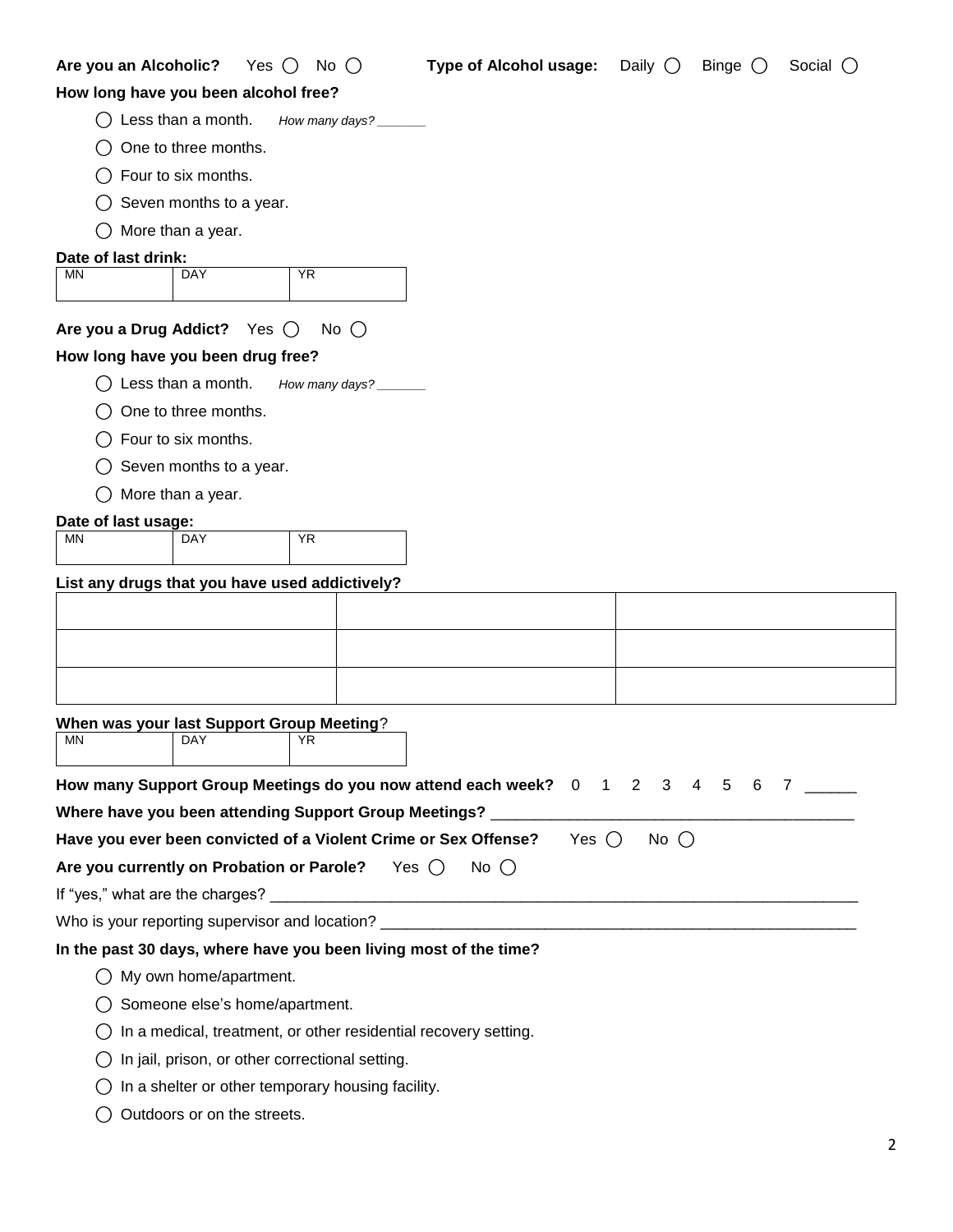| Are you currently employed? Yes $\bigcirc$ No $\bigcirc$                                               |    |  |    |  |                                |    |  |
|--------------------------------------------------------------------------------------------------------|----|--|----|--|--------------------------------|----|--|
|                                                                                                        |    |  |    |  |                                |    |  |
| ◯ Full-time (35+ hours per week). ◯ Part-time.<br>Monthly Income: \$                                   |    |  |    |  |                                |    |  |
| Are you receiving any other non-job related income? Yes $\bigcirc$ No $\bigcirc$                       |    |  |    |  |                                |    |  |
|                                                                                                        |    |  |    |  | Monthly Amount: \$____________ |    |  |
| If you are unemployed, please explain where and when you plan on becoming employed? ______________     |    |  |    |  |                                |    |  |
| Do you need assistance in Job Searching? Yes $\bigcirc$ No $\bigcirc$                                  |    |  |    |  |                                |    |  |
| Please list any Job Skills that may be helpful in the Job Search process:                              |    |  |    |  |                                |    |  |
|                                                                                                        |    |  |    |  |                                |    |  |
|                                                                                                        |    |  |    |  |                                |    |  |
|                                                                                                        |    |  |    |  |                                |    |  |
|                                                                                                        |    |  |    |  |                                |    |  |
|                                                                                                        |    |  |    |  |                                |    |  |
| <b>Current Education Level</b>                                                                         |    |  |    |  |                                |    |  |
| ◯ High School Diploma.                                                                                 |    |  |    |  |                                |    |  |
| $\bigcirc$ GED.                                                                                        |    |  |    |  |                                |    |  |
| ◯ Vocational.                                                                                          |    |  |    |  |                                |    |  |
| ◯ College. How many years?                                                                             |    |  |    |  |                                |    |  |
| Other__________________                                                                                |    |  |    |  |                                |    |  |
| Have you ever been in a treatment facility for drug or alcohol addiction? Yes $\bigcirc$ No $\bigcirc$ |    |  |    |  |                                |    |  |
|                                                                                                        |    |  |    |  |                                |    |  |
|                                                                                                        |    |  |    |  |                                |    |  |
|                                                                                                        |    |  |    |  |                                |    |  |
| Are you currently under the care of a medical professional? Yes $\bigcirc$ No $\bigcirc$               |    |  |    |  |                                |    |  |
|                                                                                                        |    |  |    |  |                                |    |  |
|                                                                                                        |    |  |    |  |                                |    |  |
|                                                                                                        |    |  |    |  |                                |    |  |
|                                                                                                        |    |  |    |  |                                |    |  |
| Please list any Medications and the dosages you are currently prescribed:                              | MG |  | MG |  |                                | MG |  |
|                                                                                                        |    |  |    |  |                                |    |  |
|                                                                                                        |    |  |    |  |                                |    |  |
|                                                                                                        |    |  |    |  |                                |    |  |

*Square One DE Inc.*

*cannot accept applicants on METHADONE or SUBOXONE maintenance programs.*